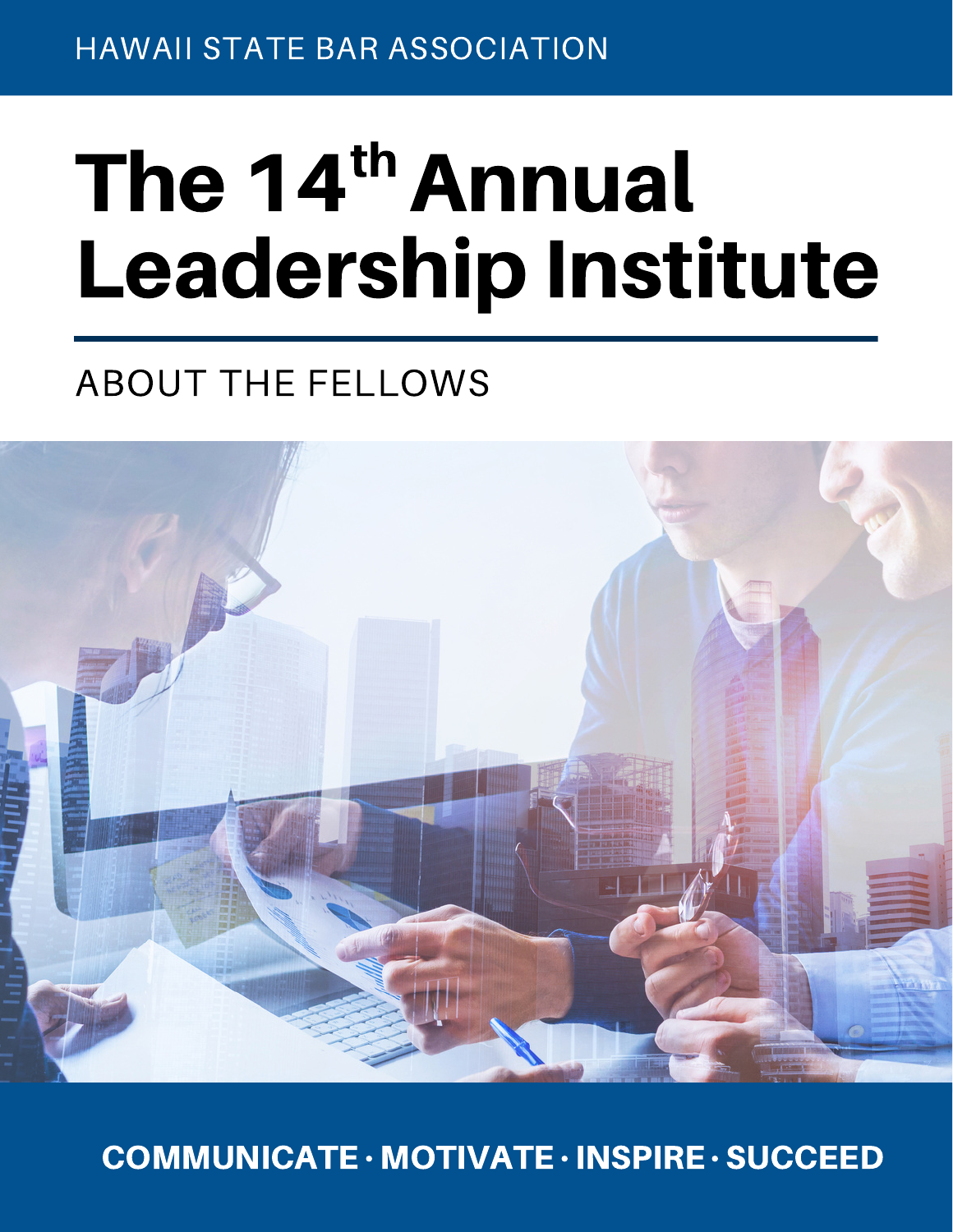*2022 Leadership Institute Fellows*

## **Jocelyn W.C. Chong**

|            | Employment: US District Court for the District of Hawaii | HSBA Admit Year: 2010 |
|------------|----------------------------------------------------------|-----------------------|
|            | <b>Administrative Law Clerk</b>                          | Island: Oahu          |
| Education: | Washington University School of Law                      |                       |

## **Michelle K. Correia**

|            | Employment: Chun Kerr LLP        | HSBA Admit Year: 2019 |
|------------|----------------------------------|-----------------------|
|            | Partner                          | Island: Oahu          |
| Education: | DePaul University College of Law |                       |

## **Jarrett A. Dempsey**

|            | Employment: Cades Schutte LLP       | <b>HSBA Admit Year: 2017</b> |
|------------|-------------------------------------|------------------------------|
|            | Associate                           | Island: Oahu                 |
| Education: | William S. Richardson School of Law |                              |

## **Bradley S. Dixon**

|            | Employment: Yamamoto Caliboso LLLC   | HSBA Admit Year: 2015   |
|------------|--------------------------------------|-------------------------|
|            | <b>Associate Attorney</b>            | Island: Oahu/Big Island |
| Education: | University of Missouri School of Law |                         |

## **Shannon K. Hackett**

|            | Employment: Coates Frey Tanimoto & Gibson, AAL LLLC | <b>HSBA Admit Year: 2018</b> |
|------------|-----------------------------------------------------|------------------------------|
|            | <b>Associate Attorney</b>                           | Island: Oahu                 |
|            | University of Kansas School of Law                  |                              |
| Education: |                                                     |                              |

## **Daylin-Rose H.Y.L.G. Heather**

|            | Employment: Native Hawaiian Legal Corporation | HSBA Admit Year: 2015 |
|------------|-----------------------------------------------|-----------------------|
|            | Staff Attorney                                | Island: Oahu          |
| Education: | William S. Richardson School of Law           |                       |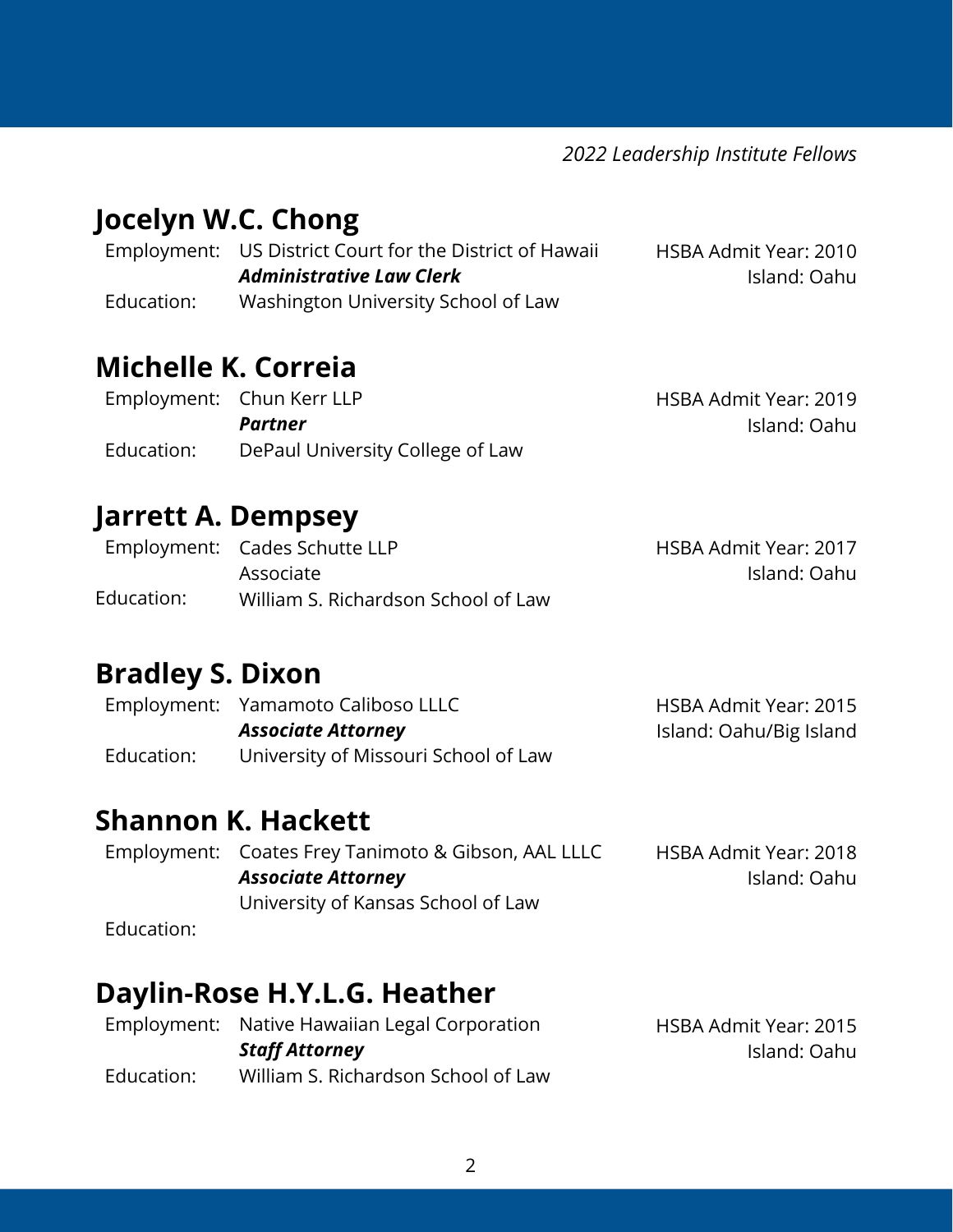*2022 Leadership Institute Fellows*

HSBA Admit Year: 2015

Island: Oahu

## **Cecily D.M. Kaya**

Employment: Marr Jones & Wang LLP Education: *Associate Attorney* William S. Richardson School of Law

#### **Lansen H.G. Leu**

Employment: Leu Okuda & Doi, Attorneys at Law Education: HSBA Admit Year: 2015 Island: Oahu *Associate Attorney* Suffolk University Law School

## **Ryan S. Little**

|            | Employment: Office of Disciplinary Counsel | HSBA Admit Year: 2016 |
|------------|--------------------------------------------|-----------------------|
|            | <b>Deputy Disciplinary Counsel</b>         | Island: Oahu          |
| Education: | William S. Richardson School of Law        |                       |

## **Maegan A. Ruggles**

|           | Employment: Goodsill Anderson Quinn & Stifel LLP | HSBA Admit Year: 2013 |
|-----------|--------------------------------------------------|-----------------------|
|           | Partner                                          | Island: Oahu          |
| Education | Loyola Law School                                |                       |

## **Brandon M. Segal**

|            | Employment: Office of the Prosecuting Attorney | HSBA Admit Year: 2009 |
|------------|------------------------------------------------|-----------------------|
|            | <b>Deputy Prosecuting Attorney</b>             | Island: Maui          |
| Education: | William S. Richardson School of Law            |                       |

## **Raven J. Sevilleja**

|           | Employment: Office of the Prosecuting Attorney | HSBA Admit Year: 2016 |
|-----------|------------------------------------------------|-----------------------|
|           | <b>Deputy Prosecuting Attorney</b>             | Island: Oahu          |
| Education | William S. Richardson School of Law            |                       |